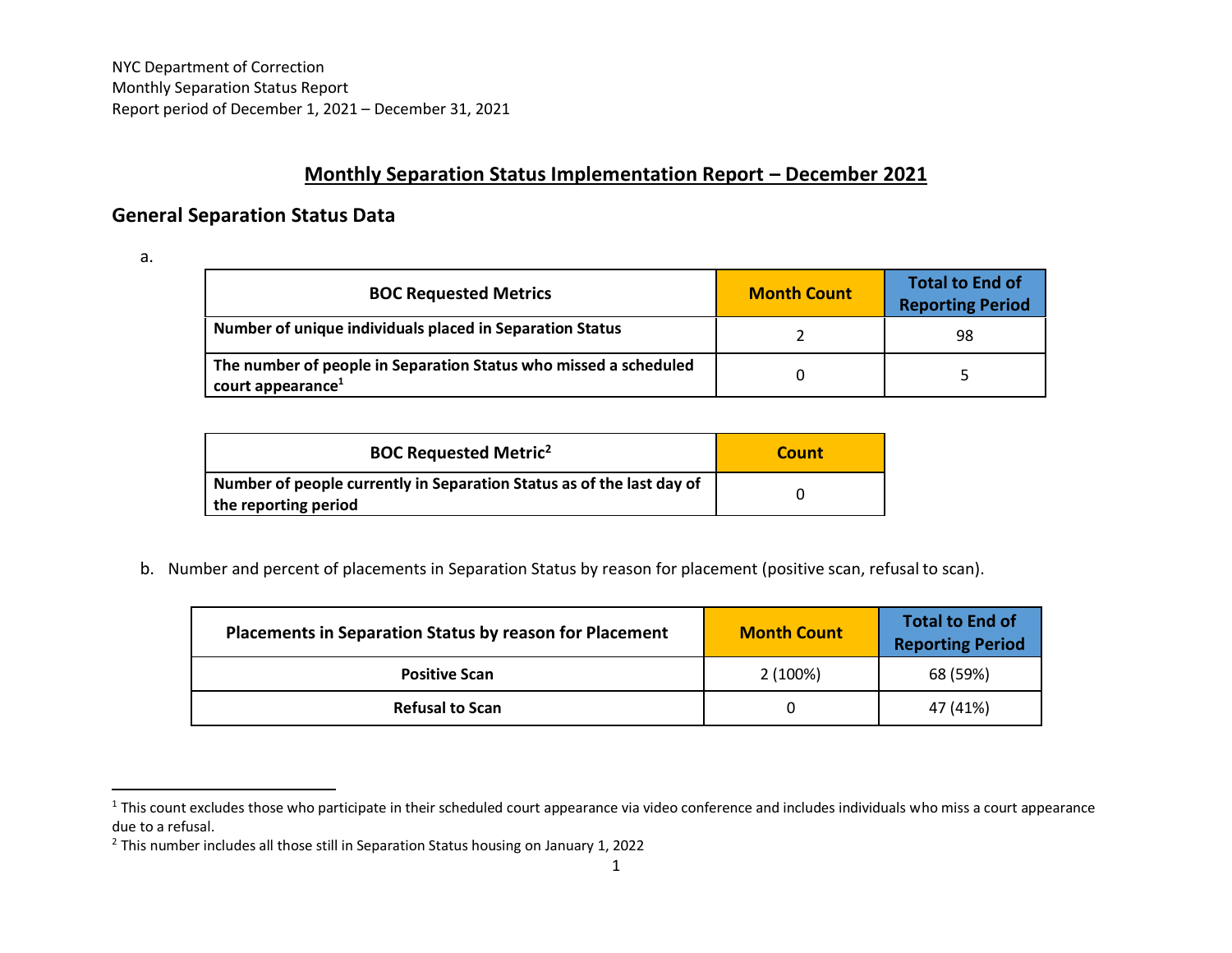c. Number of unique individuals with multiple placements in Separation Status disaggregated by number of placements.

| Unique Individuals with Multiple Placements | <b>Total to End of</b><br><b>Reporting Period</b> |
|---------------------------------------------|---------------------------------------------------|
| 2 Placements                                | 15                                                |
| <b>3 Placements</b>                         |                                                   |

d. Number of people removed from Separation Status during the reporting period, in total and disaggregated by removal reason.

| People removed disaggregated by removal reason   | <b>Month Count</b> | <b>Total to End of</b><br><b>Reporting Period</b> |
|--------------------------------------------------|--------------------|---------------------------------------------------|
| <b>Cleared scanner</b>                           |                    | 111                                               |
| Removed for clinical evaluation and/or treatment |                    |                                                   |
| <b>Discharged from custody</b>                   |                    |                                                   |
| Other <sup>3</sup>                               |                    |                                                   |
| TOTAL:                                           |                    |                                                   |

 $\overline{\phantom{a}}$ 

<sup>&</sup>lt;sup>3</sup> This category accounts for exigent circumstances and temporary removals.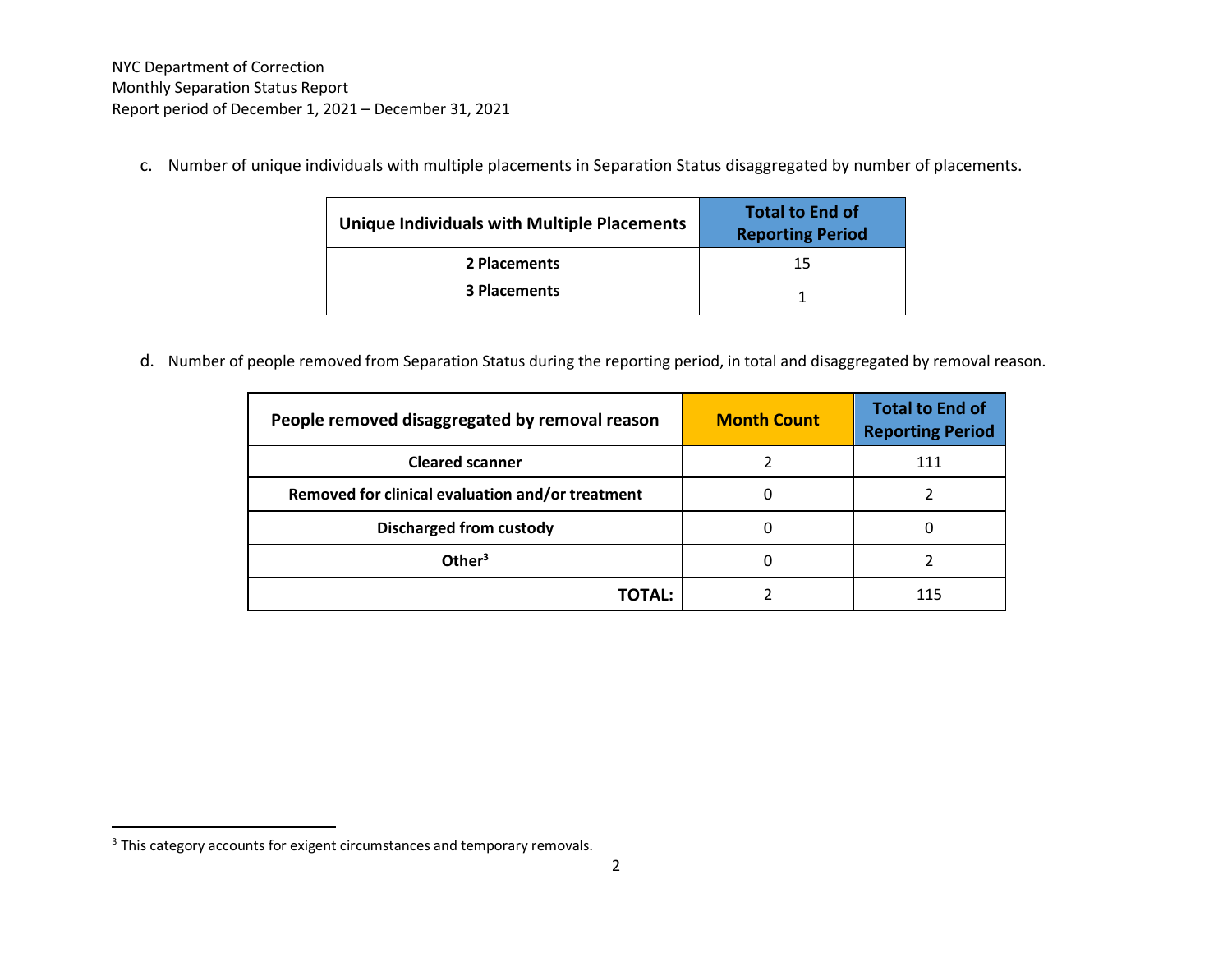e. The Mean, Median, Min, Max length of stay in Separation Status (in hours), overall since start of the Department's use of Separation Status and by month.

| Length of Stay in Separation<br><b>Status (hours)</b> | <b>Reporting Month</b> | <b>Overall to End of</b><br><b>Reporting Period</b> |
|-------------------------------------------------------|------------------------|-----------------------------------------------------|
| Mean                                                  | 73.1                   | 34.5                                                |
| Median                                                | 73.1                   | 22.1                                                |
| Min                                                   | 61.0                   | 2.9                                                 |
| Max                                                   | 85.2                   | 280.1                                               |

f. The Mean, Min, Max time in Separation Status for those still in Separation Status as of the last day of the reporting period.

| <b>Time in Separation Status (hours)</b> |     |  |
|------------------------------------------|-----|--|
| Mean                                     | N/A |  |
| <b>Median</b>                            | N/A |  |
| Min                                      | N/A |  |
| N/A<br>Max                               |     |  |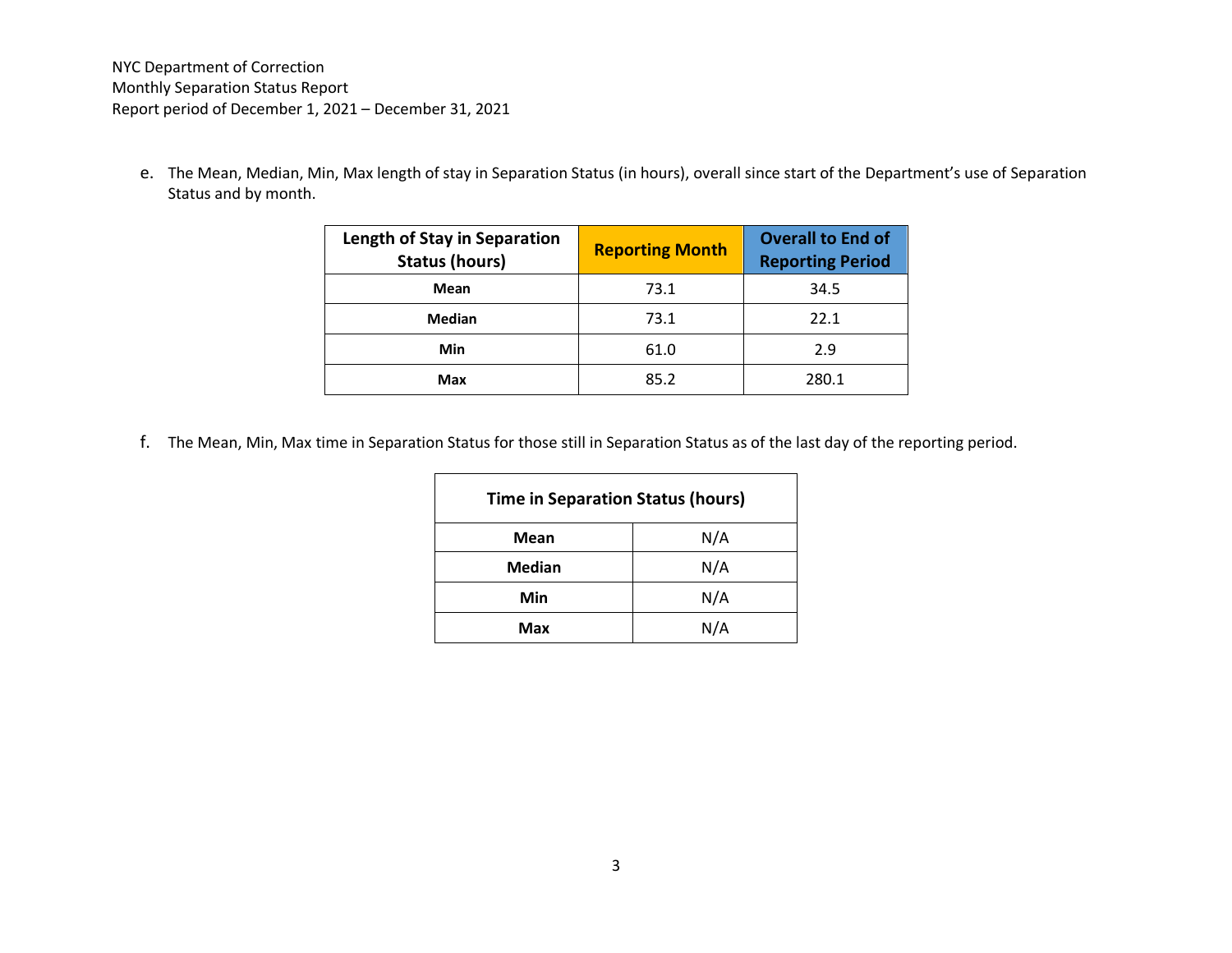## **Contraband Data**

g. Number of contraband items recovered prior to a scan by the type of contraband recovered.

| <b>Contraband Items Recovered Prior to a Scan</b> | <b>Month Count</b> | <b>Total to End of</b><br><b>Reporting Period</b> |
|---------------------------------------------------|--------------------|---------------------------------------------------|
| <b>Bladed Weapons</b>                             | 0                  | 16                                                |
| <b>Non-bladed Weapons</b>                         | 0                  | 14                                                |
| <b>Escape Contraband</b>                          | 0                  | 0                                                 |
| <b>Drugs</b>                                      | 0                  | 132                                               |
| <b>Other</b>                                      | 0                  | 9                                                 |
| TOTAL                                             |                    | 171                                               |

h. Number of contraband items recovered after a positive scan without the use of Separation Status by the type of contraband recovered.

| <b>Contraband Items Recovered After a Positive Scan</b> | <b>Month Count</b> | <b>Total to End of</b><br><b>Reporting Period</b> |
|---------------------------------------------------------|--------------------|---------------------------------------------------|
| <b>Bladed Weapons</b>                                   | 2                  | 81                                                |
| <b>Non-bladed Weapons</b>                               | 4                  | 108                                               |
| <b>Escape Contraband</b>                                | 0                  | 5                                                 |
| <b>Drugs</b>                                            | 0                  | 67                                                |
| Other                                                   | 14                 | 105                                               |
| <b>TOTAL</b>                                            | 20                 | 366                                               |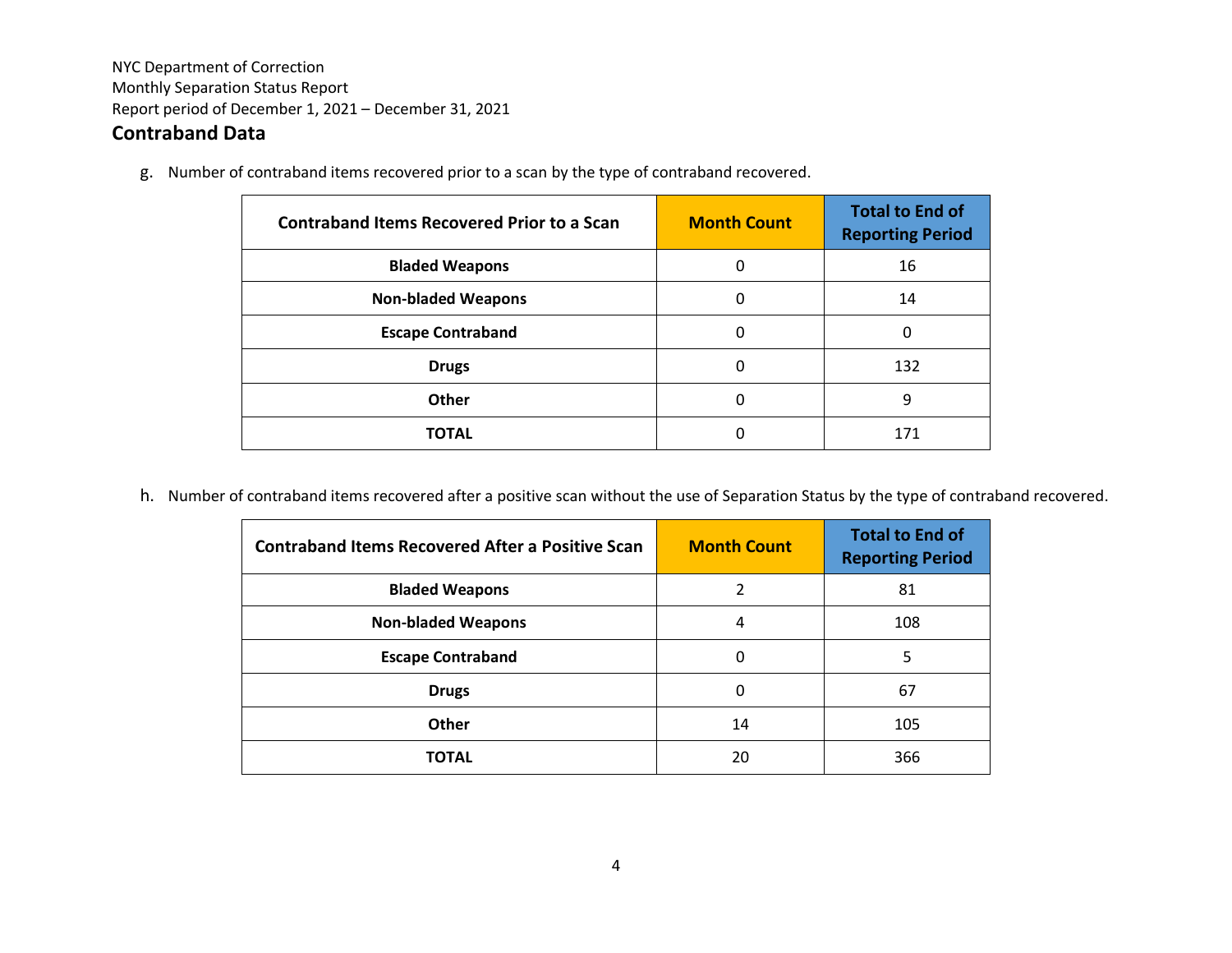NYC Department of Correction

 $\overline{a}$ 

Monthly Separation Status Report

Report period of December 1, 2021 – December 31, 2021

i. Number and percent of Separation Status placements with contraband recovered disaggregated by type of contraband recovered.

| Placements Resulting in Contraband Recovered <sup>45</sup> | <b>Month Count</b> | <b>Total to End of</b><br><b>Reporting Period</b> |
|------------------------------------------------------------|--------------------|---------------------------------------------------|
| <b>Bladed Weapons</b>                                      | 0                  | 15 (43%)                                          |
| <b>Non-bladed Weapons</b>                                  | 0                  | 9(26%)                                            |
| <b>Escape Contraband</b>                                   | 0                  | 0                                                 |
| <b>Drugs</b>                                               | 0                  | 1(3%)                                             |
| Other                                                      | 0                  | 10 (29%)                                          |

j. Number of contraband items recovered from Separation Status by the type of contraband recovered.

| <b>Contraband Items Recovered in Separation Status</b> | <b>Month Count</b> | <b>Total to End of</b><br><b>Reporting Period</b> |
|--------------------------------------------------------|--------------------|---------------------------------------------------|
| <b>Bladed Weapons</b>                                  | 0                  | 28                                                |
| <b>Non-bladed Weapons</b>                              | 0                  | 9                                                 |
| <b>Escape Contraband</b>                               | 0                  | 0                                                 |
| <b>Drugs</b>                                           | 0                  | 4                                                 |
| Other                                                  | 0                  | 14                                                |
| <b>TOTAL</b>                                           |                    | 55                                                |

<sup>&</sup>lt;sup>4</sup> This table represents placements which resulted in contraband recovered. Contraband may have been recovered from individuals following placement, or recovered from the Separation Status unit following, or during an individual's placement.

<sup>&</sup>lt;sup>5</sup> In total to date, 32 placements have resulted in contraband recovered. Placements which result in the recovery of contraband items that fall under more than one contraband type are each counted within their respective category.